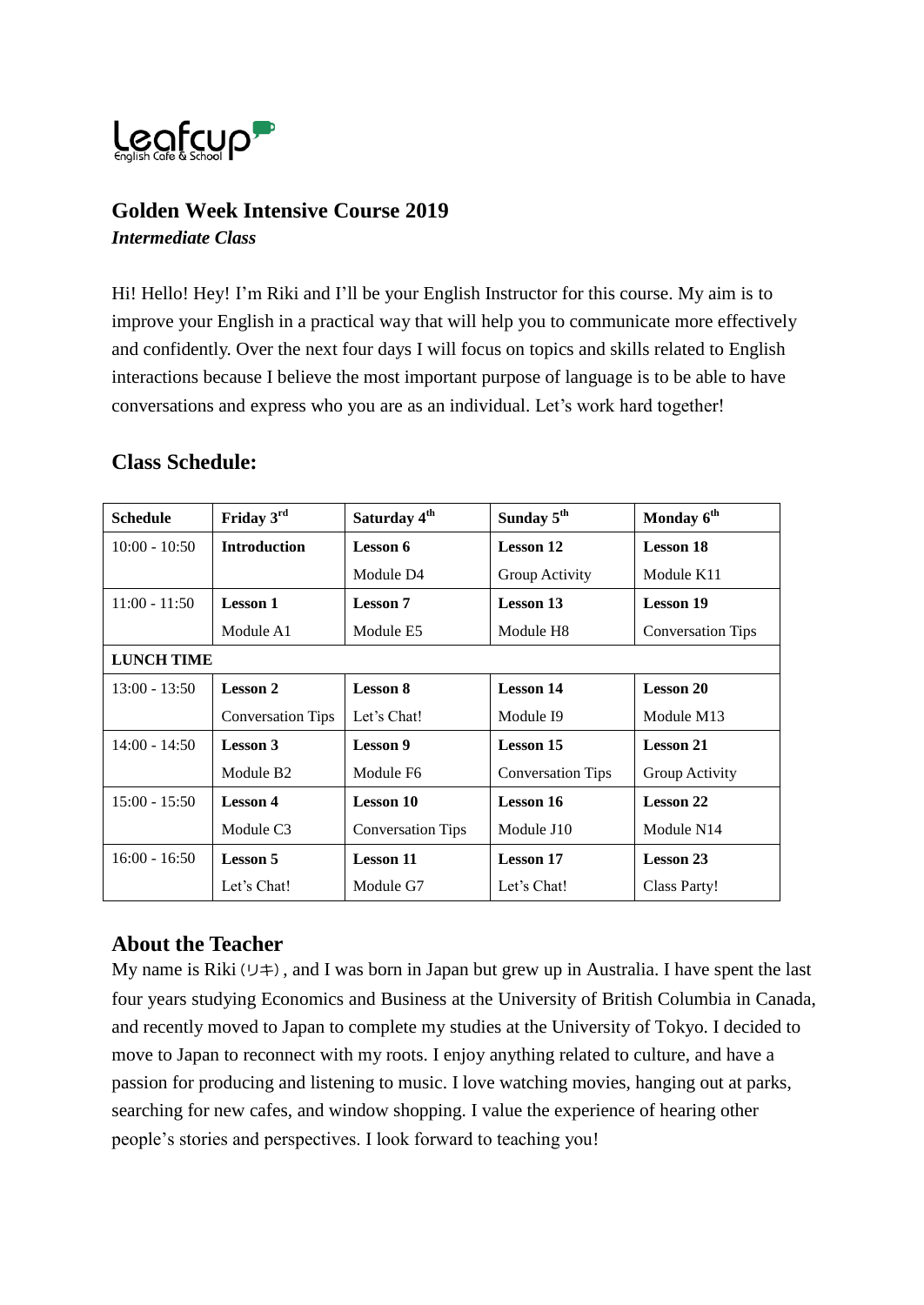# **Contact Information**

Name: Riki Beazley Phone: 080-9701-1048 Email: [rikibeazley@gmail.com](mailto:rikibeazley@gmail.com) Instagram: rikibeaz

## **Classroom Rules:**

- 1. Always ask questions!
- 2. Let me know if you do not understand anything.
- 3. Feel free to eat and drink in class.
- 4. Our class is a safe and judgement-free space.
- 5. Be proactive!

# **Syllabus:**

There is no need for a textbook for this class. However, some of our lessons will be based on material from the following textbook:

Richards, J. C., & Bohlke, D. *Four Corners 3.*

## **Module A1:**

- Pg. 8: Vocabulary Expressing Feelings
- Pg. 9: Grammar Zero Conditional
- Pg. 6: Interactions Prohibition and Obligation

## **Module B2:**

- Pg. 14: Vocabulary Sentence Adverbs
- Pg. 15: Grammar Past Continuous and Simple Past
- Pg. 15: Language in Context Lights out

## **Module C3:**

- Pg. 18: Vocabulary Verbs to Describe Reactions
- Pg. 19: Grammar Participial Adjectives
- Pg. 19: Speaking My Own Experience

## **Module D4:**

- Pg. 24: Vocabulary Fashion Statements
- Pg. 25: Grammar *Used to…*
- Pg. 26: Interactions Shopping Questions

## **Module E5:**

- Pg. 28: Vocabulary Clothing Styles
- Pg. 29: Grammar Defining Relative Clauses
- Pg. 29: Speaking Thoughts on fashion